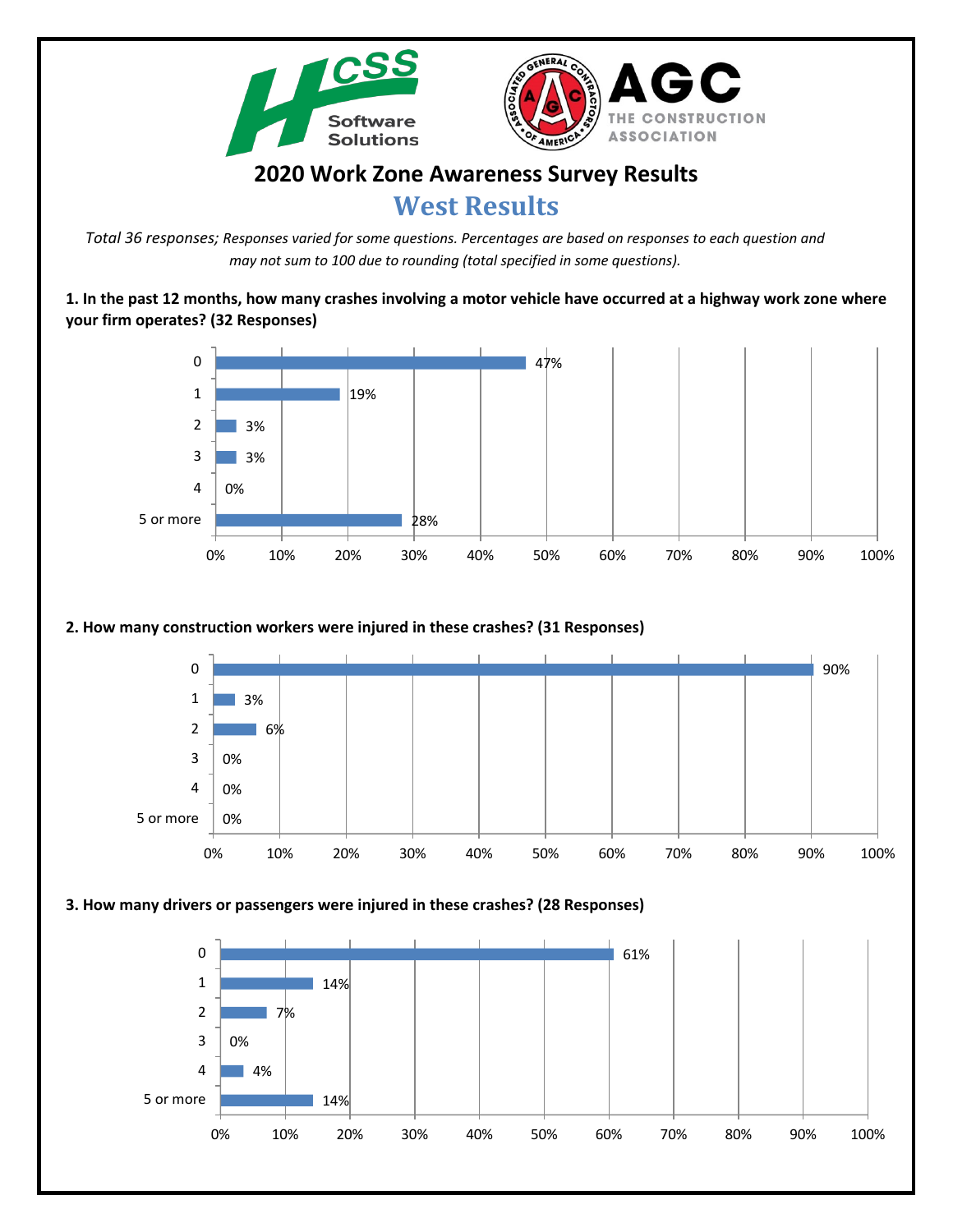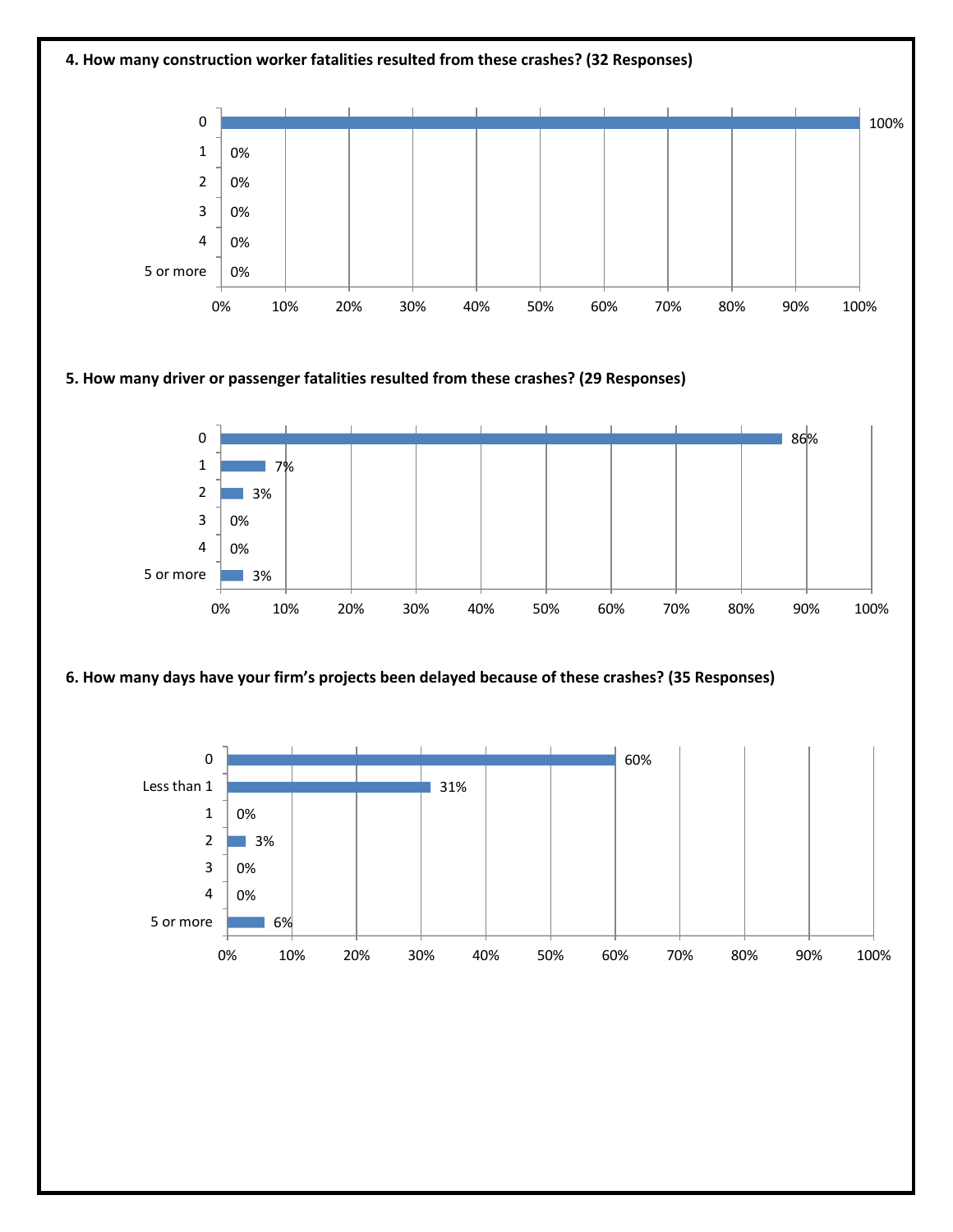# **7. How have changes in highway traffic levels since the coronavirus impacted safety in highway work zones? (36 Responses)**



### **8. In your opinion, how much of a risk are highway work zone crashes now compared to a decade ago? (35 Responses)**



**9. Why do you think highway work zone construction is more dangerous today compared to a decade ago? (Check all that apply) (23 Responses)**

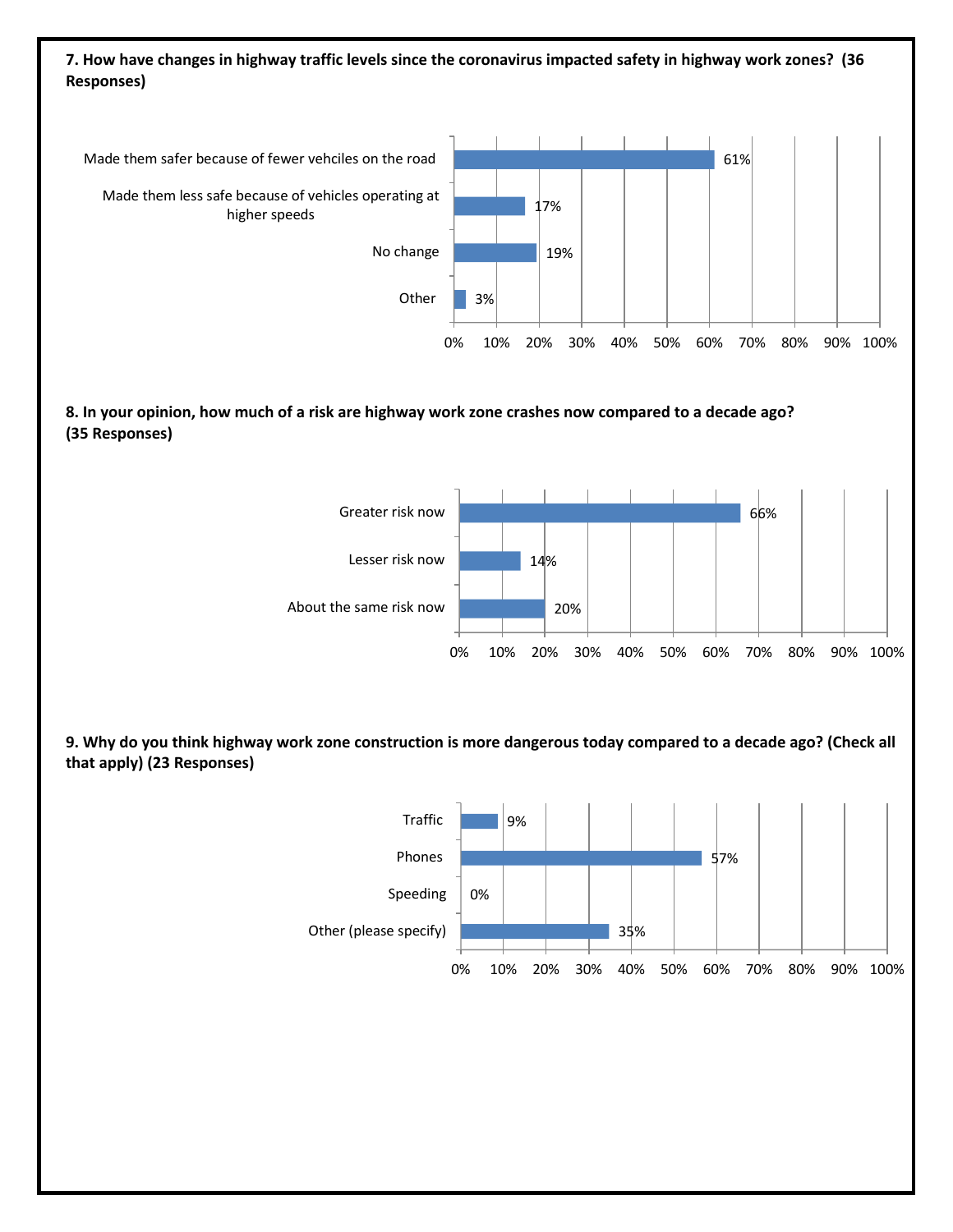## **10. Would any of these measures help reduce the number of highway work zone crashes, injuries and/or fatalities? (Check all that apply) (35 Responses)**



**11. Is there a particular time of day where motorist intrusion into work zones occurs most often? (35 Responses)**